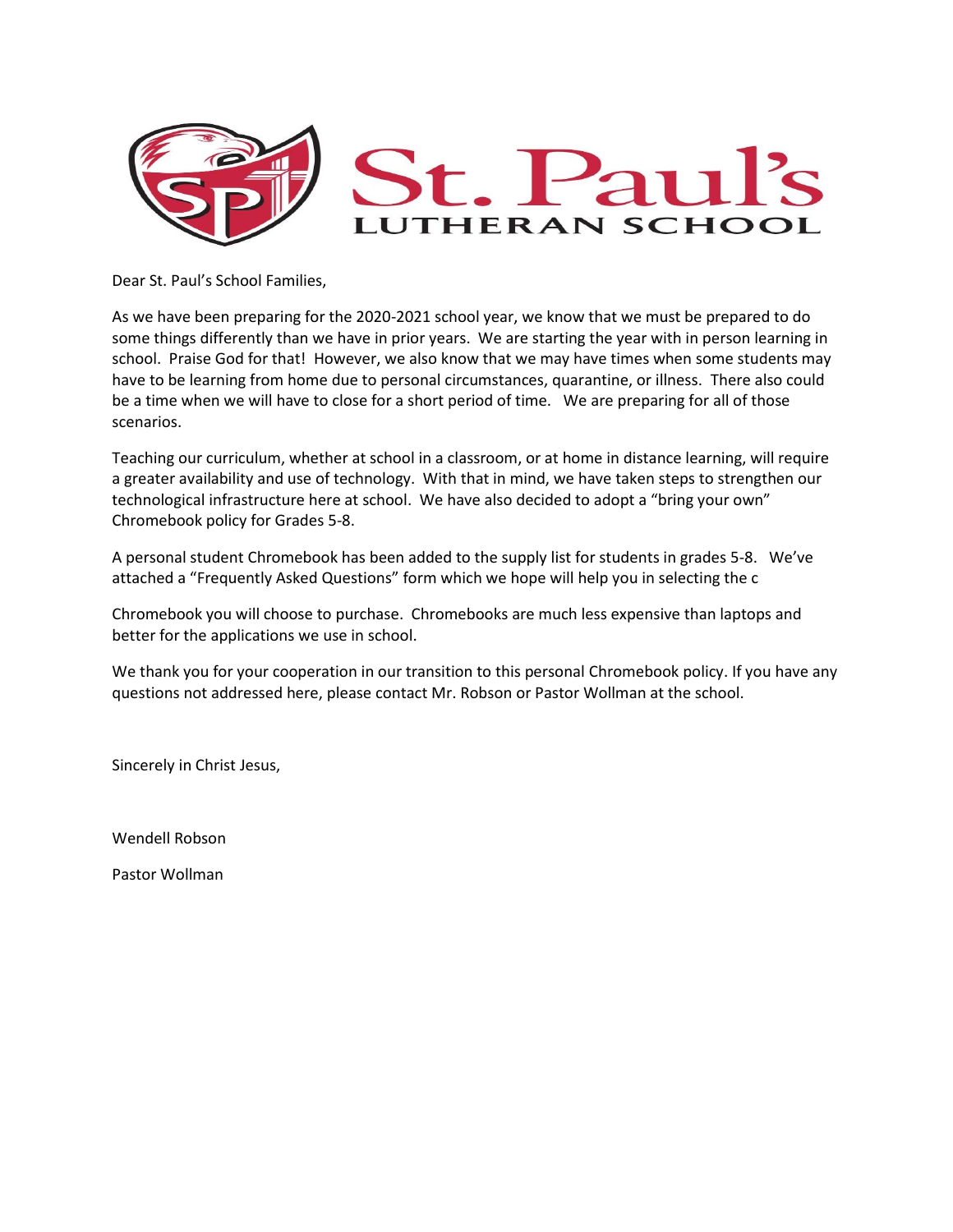## **Chromebook 1:1 Frequently Asked Questions**

## **Question: My child already has a laptop/other device. Can they use that instead of purchasing a Chromebook?**

Answer: While there are some features that are consistent between laptops and Chromebooks, the following differences explain why students will not be allowed to use a device other than a Chromebook.

- 1. Speed. Chromebooks are designed to have a start-up time of less than 6 seconds (from "off" to working) and are extremely fast due to the simple platform.
- 2. Battery life. Students will have very limited opportunities to charge their devices at school. The average battery life of a Chromebook is over 8 hours, as compared to 3-4 hours of a laptop. This will allow students to charge their Chromebook at home and be able to use it all day at school.
- 3. Distraction. Chromebooks cannot download programs, games, etc. to their hard drive. Students will only have access to online programs and to specific apps that have been given by the school. This will reduce distraction and other potential problems that could stem from students having programs or files not authorized by the school.
- 4. Technical support. The staff is trained in the Chromebook platform and will have experience troubleshooting Chromebooks. This support would not be possible if students have different devices.

## **Question: What type of Chromebook will my child need?**

Answer: Chromebooks are designed to automatically update online. Because they use a completely online platform, the hardware does not become outdated like on other devices. The only requirements for the Chromebook are:

- 1. RAM. Minimum 2GB RAM all Chromebooks come with this as a minimum. 4GB or greater would be recommended by is not necessary. The more RAM you have, the faster your Chromebook will perform.
- 2. SCREEN SIZE. No minimum requirements. Consider: does your student have any vision issues and might a larger screen work better for him/her? Does she/he get easily distracted and would a larger screen help with focus etc.?
- 3. MEMORY. No minimum requirements.
- 4. KEYBOARD. The Chromebook does need a full keyboard. While keyboards do differ on different Chromebooks, it has been that most people (especially children) can easily adapt to different keyboard styles. If Keyboard style is a concern, you may want to "test drive: the Chromebook at a store before purchasing.
- 5. MODEL. There are many options. We encourage you to decide what you want in a Chromebook (RAM, ports, screen size, etc.) and determine what you want to spend. Then, we encourage you to read online reviews about any Chromebook you are considering. We suggest an up to date review by CNET.com or PCWORLD,com.